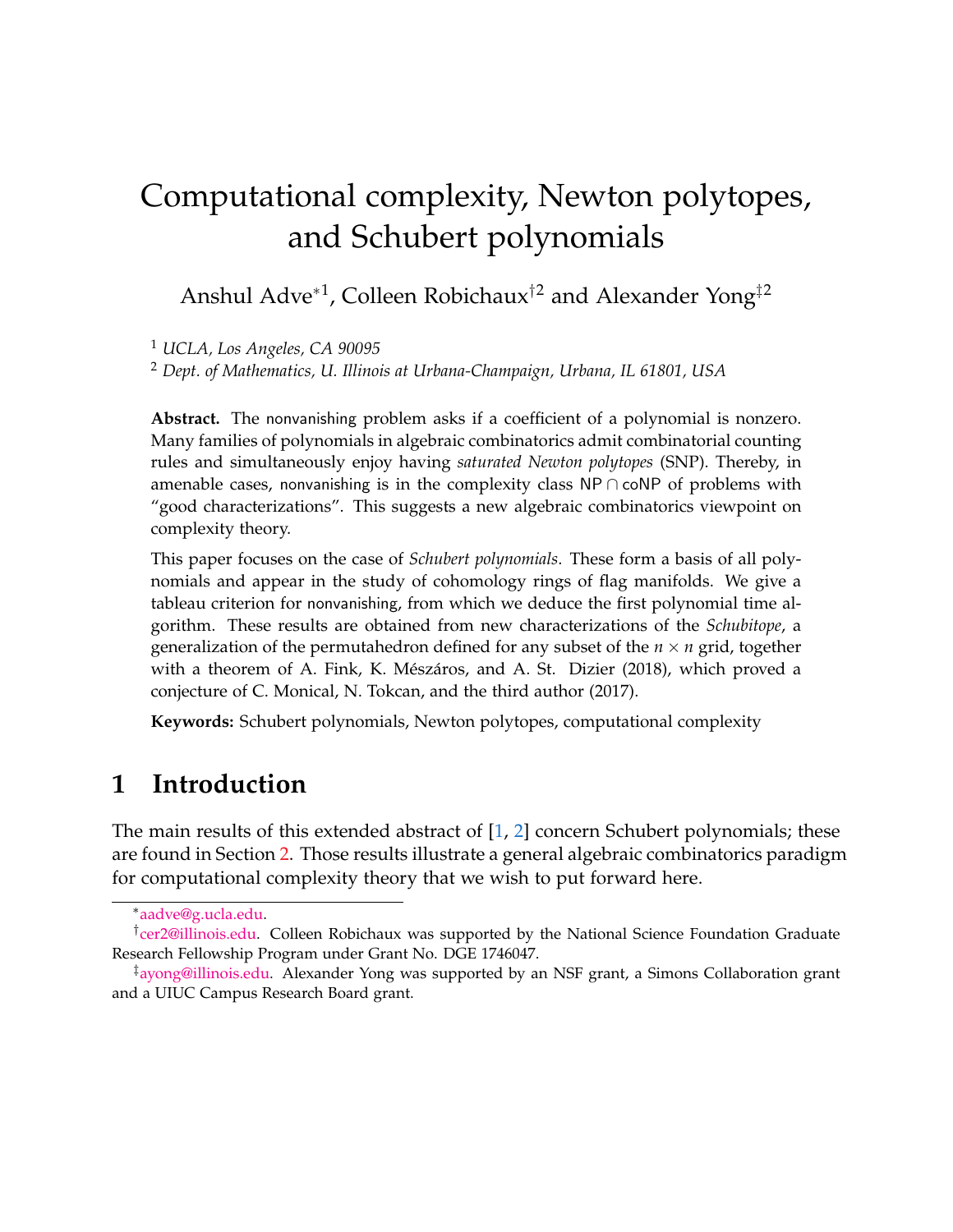#### **1.1 Nonvanishing decision problems and SNP**

Algebraic combinatorics studies families of polynomials parameterized by combinatorial objects  $\diamondsuit$ 

$$
F_{\diamondsuit} = \sum_{\alpha \in \mathbb{Z}_{\geq 0}^n} c_{\alpha,\diamondsuit} x^{\alpha} = \sum_{s \in \mathcal{S}} \mathsf{wt}(s) \in \mathbb{Z}[x_1, x_2, \ldots, x_n],
$$

each viewed as the multivariate weight generating series for some combinatorially defined set  $S$ .

**Example 1.1** (Schur polynomials).  $F_{\diamondsuit} = s_{\lambda}$  *is a* Schur polynomial, where  $\diamondsuit = \lambda$  *is an integer partition. Here,* S *is the set of* semistandard Young tableaux *of shape λ with entries in*  $[n]$ *, and*  $wt(s) = \prod_i x_i^{#i \in s}$ *i . Schur polynomials are an important basis of the vector space of all symmetric polynomials.*

**Example 1.2** (Stanley's chromatic symmetric polynomial)**.** *Another symmetric polynomial is Stanley's* chromatic polynomial  $F_{\diamondsuit} = \chi_G$  [\[20\]](#page-11-0). This time  $\diamondsuit = G = (V, E)$  *is a simple graph, S is the set of proper n-colorings of G, i.e., functions s* :  $V \rightarrow \{1, 2, ..., n\}$  *such that*  $s(i) \neq s(j)$  if  $\{i, j\} \in E$ , and wt $(s) = \prod_i x_i^{\# s^{-1}(i)}$ *i .*

**Example 1.3** (Schubert polynomials)**.** *The central example of this paper is non-symmetric. It is the family of Schubert polynomials*  $F_{\diamondsuit} = \mathfrak{S}_w$ *, a basis of all polynomials. Now,*  $\diamondsuit = w$  *is a permutation. There are many choices for* S*, such as the* reduced compatible sequences *of [\[5\]](#page-11-1). Definitions are given in Section [2.](#page-4-0)*

<span id="page-1-0"></span>**Problem 1.4** (nonvanishing). *What is the complexity of deciding*  $c_{\alpha,\diamondsuit} \neq 0$ *, as measured in the input size of*  $\alpha$  *and*  $\Diamond$  *(under the assumption that arithmetic operations take constant time)?* 

In this paper, we give a polynomial time algorithm to determine  $c_{\alpha,w} \neq 0$  for the Schubert polynomial. In general, nonvanishing may be undecidable: fix  $S \subseteq \mathbb{N}$  that is not recursively enumerable, and let  $F_m = \sum_{i=1}^m c_{i,m} x^m$  with  $c_{i,m} = 1$  if  $i \in S$  and 0 otherwise. Such sets *S* exist because there are uncountably many subsets of **N**, but only countably many algorithms. One can explicitly take *S* to be the set of halting Turing machines under some numerical encoding [\[21\]](#page-11-2), or the set of Gödel encodings [\[11\]](#page-11-3) of statements about  $(N, +, \times)$  provable in first-order Peano arithmetic. All this said, in our cases of interest,  $c_{\alpha,\diamondsuit} \in \mathbb{Z}_{\geq 0}$  has *combinatorial positivity*: it is given by a counting rule that implies nonvanishing is in the class NP of problems with a polynomial time checkable certificate of a YES decision.

Evidently, nonvanishing concerns the *Newton polytope*,

Newton
$$
(F_{\diamondsuit}) = \text{conv}\{\alpha : c_{\alpha,\diamondsuit} \neq 0\} \subseteq \mathbb{R}^n
$$
.

C. Monical, N. Tokcan and the third author [\[17\]](#page-11-4) showed that for many examples,  $F_{\diamondsuit}$  has *saturated Newton polytope* (SNP), i.e.,  $\gamma \in \mathsf{Newton}(F_{\diamondsuit}) \cap \mathbb{Z}^n \iff c_{\gamma, \diamondsuit} \neq 0$ . The relevance of SNP to Problem [1.4](#page-1-0) is: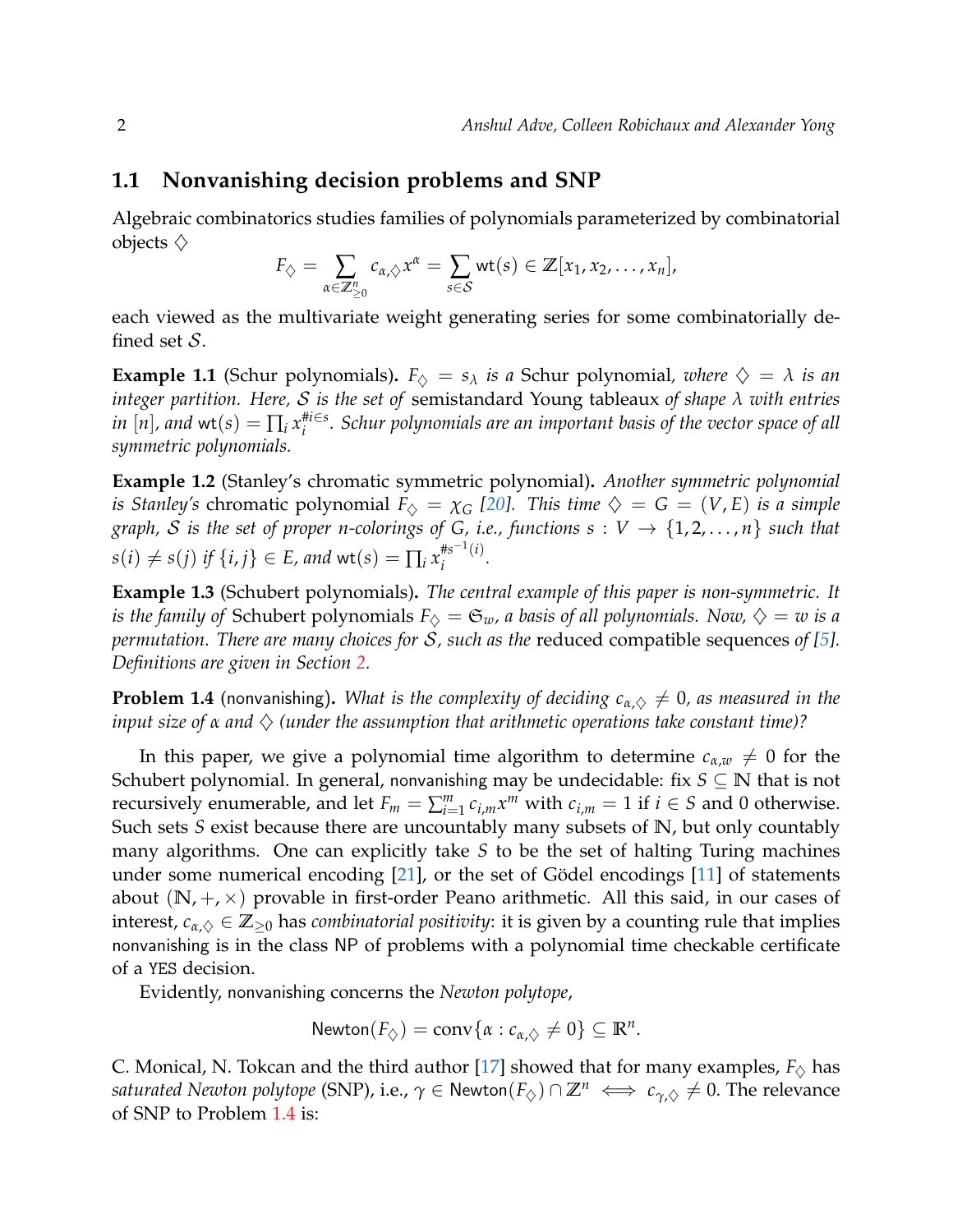$SNP \Rightarrow$  nonvanishing( $F_{\diamondsuit}$ ) is equivalent to checking membership of a lattice point in Newton( $F_{\diamondsuit}$ ).

<span id="page-2-0"></span>**Example 1.5** (nonvanishing( $s_\lambda$ ) is in P). Newton( $s_\lambda$ ) *is the*  $\lambda$ -permutahedron  $\mathcal{P}_\lambda$ *, the convex hull of the*  $S_n$ *-orbit of*  $\lambda \in \mathbb{R}^n$ *. By symmetry one may assume*  $\alpha$  *is a partition. Thus*  $c_{\alpha,\lambda}$  *is the* Kostka coefficient, and  $c_{\alpha,\lambda} = 0$  *if and only if*  $\alpha \leq \lambda$  *in* dominance order. So nonvanishing( $s_{\lambda}$ ) *is in the class* P *of polynomial time problems.*

Does the "niceness" of combinatorial positivity and SNP transfer to complexity?

<span id="page-2-2"></span>**Question 1.6.** *Under what conditions does combinatorial positivity and SNP of* {*F*♦} *imply* nonvanishing( $F_{\diamondsuit}$ )  $\in$  P, or at least that nonvanishing( $F_{\diamondsuit}$ )  $\notin$  NP-complete?

On the other hand,  $\chi_G$  is not generally SNP [\[17\]](#page-11-4) and nonvanishing( $\chi_G$ ) is hard:

<span id="page-2-1"></span>**Example 1.7** (*χG*-nonvanishing is NP-complete)**.** *For χG, nonvanishing is clearly in* NP*. In fact, for each fixed n* ≥ 3 *it is* NP*-*complete*. The n-coloring problem of deciding if a graph has an n-proper coloring is* NP*-*complete *for each fixed n* ≥ 3*. Given an efficient oracle to solve* nonvanishing(*χG*)*, call it on each partition of* |*V*| *with n parts to decide if there exists a proper n-coloring. This requires only O*(|*V*| *n* ) *calls, so it is a polynomial reduction of n-coloring to* nonvanishing(*χG*)*.*

### **1.2 Context from computer science; connection to Stanley's Schur positivity conjecture**

Examples [1.5](#page-2-0) and [1.7](#page-2-1) show that nonvanishing can achieve the extremes of NP. What about the non-extremes?

The class NP-intermediate consists of NP problems that are neither in P nor NPcomplete. *Ladner's theorem* states that if  $P \neq NP$  there exists an (artificial) NP-intermediate problem. Many natural problems from algebra, number theory, game theory and combinatorics are *suspected* to be NP-intermediate. An example is the *Graph Isomorphism problem*.

The class coNP consists of problems whose complements are in NP, i.e., those with a polynomial time checkable certificate of a NO decision.

 $SNP \Rightarrow$  given a halfspace description of the Newton polytope, an inequality violation checkable in polynomial time gives a coNP certificate.

The above implication of SNP says that any solution  $\{F_{\diamondsuit}\}$  to the following problem gives nonvanishing $(F_{\diamondsuit}) \in \text{NP} \cap \text{coNP}.$ 

<span id="page-2-3"></span>**Problem 1.8.** For a combinatorially positive family of SNP polynomials  $\{F_{\diamondsuit}\}\$ , determine half *space descriptions of* Newton( $F_{\diamondsuit}$ ).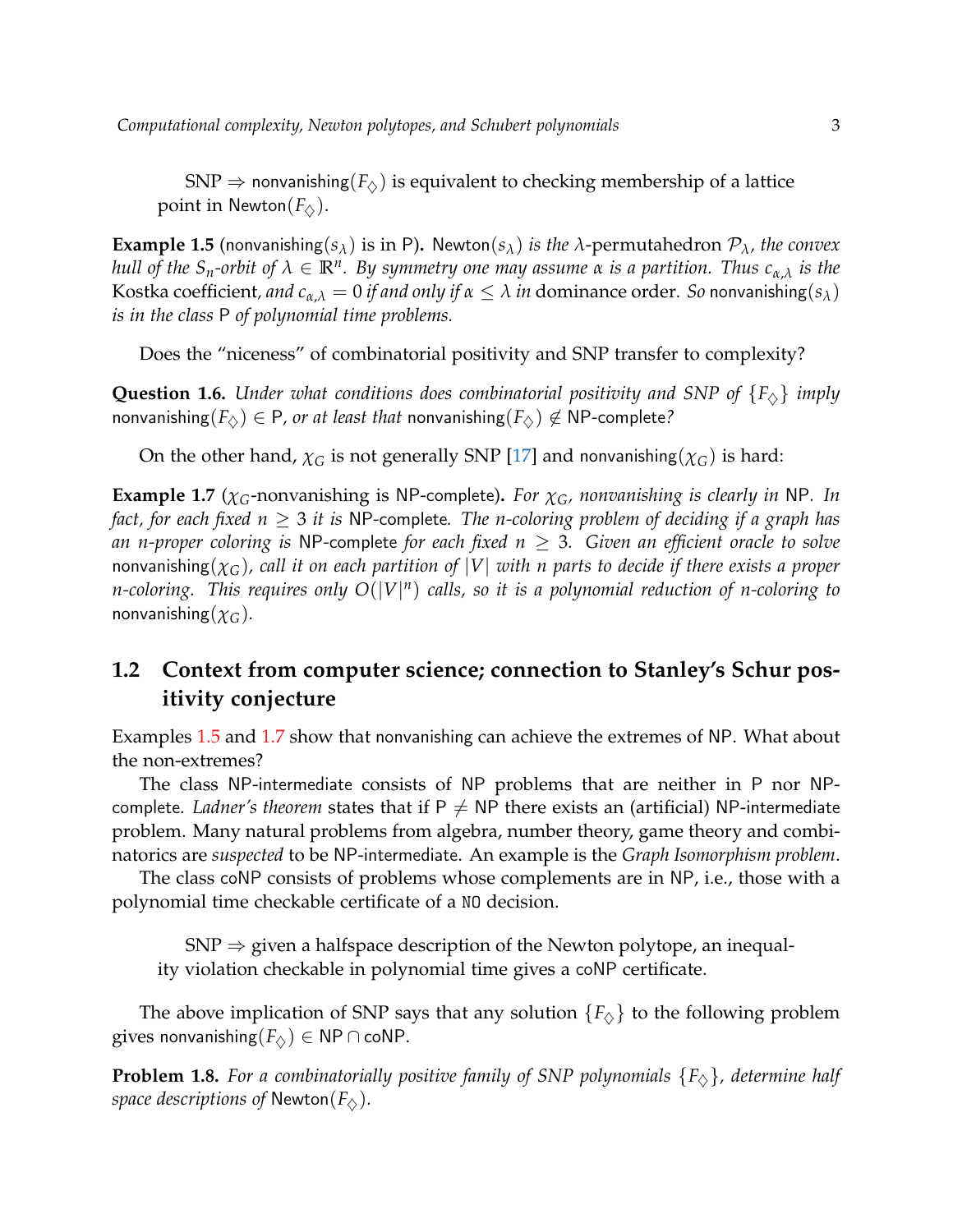The class NP ∩ coNP is intriguing. Membership of a problem in NP ∩ coNP sometimes foreshadows the harder proof that it is in P. For example, consider

primes = "is a positive integer *n* prime?"

Clearly, primes ∈ coNP. In 1975, V. Pratt [\[18\]](#page-11-5) showed primes ∈ NP. It was about thirty years before the celebrated discovery of the *AKS primality test* of M. Agrawal, N. Kayal, and N. Saxena [\[3\]](#page-10-2), establishing primes  $\in$  P.

In retrospect, another example is the *linear programming* problem

LPfeasibility = "is  $Ax = b$ ,  $x > 0$  feasible?"

Clearly LPfeasibility ∈ NP. Membership in coNP is a consequence of *Farkas' Lemma* (1902), which is a foundation for LP duality, conjectured by J. von Neumann and proved by G. Dantzig in 1948 (cf. [\[7\]](#page-11-6)). Yet, it was not until 1979, with L. Khachiyan's work on the *ellipsoid method* that LPfeasibility  $\in$  P was proved; see, e.g., the textbook [\[19\]](#page-11-7).

These examples suggest  $P = NP ∩$  coNP. However, one has *integer factorization* 

factorization = "given  $1 < a < b$  does there exist a divisor *d* of *b* where  $1 \le d \le a$ ?"

An NP certificate is a divisor. A coNP certificate is a prime factorization (verified using the AKS test). Most public key cryptography (such as RSA) relies on  $P \neq NP \cap \text{coNP}$ .

The debate P  $\stackrel{?}{=}$  NP  $\cap$  coNP may be rephrased as "are problems with good characterizations in P?". One wants new examples of members of NP∩coNP that are not known to be in P. If such examples are proved to be in P, this adds evidence for  $" ="$ . Yet, relatively few examples are known. In addition to integer factorization, one has (decision) *Discrete Log*, *Stochastic Games* [\[6\]](#page-11-8), *Parity Games* [\[14\]](#page-11-9) and *Lattice Problems* [\[4\]](#page-10-3). (It is open whether *Graph Isomorphism* is in coNP.) We now connect this discussion with Example [1.7.](#page-2-1)

<span id="page-3-2"></span>**Problem 1.9.** *Does restricting to a subclass of graphs G where χ<sup>G</sup> is SNP (or Schur positive) change the complexity of n-coloring?*

**Conjecture 1.10** (R. P. Stanley [\[20\]](#page-11-0))**.** *If G is claw-free (i.e., it contains no induced K*1,3 *subgraph), then χ<sup>G</sup> is Schur positive.*

**Conjecture 1.11** (C. Monical [\[16\]](#page-11-10)). *If*  $\chi$ <sup>*G*</sup> *is Schur positive, then it is SNP.* 

Combining these two conjectures gives

<span id="page-3-1"></span>**Conjecture 1.12.** *If G is claw-free then*  $\chi_G$  *is SNP.* 

If coNP contains an NP-complete problem then  $NP = \text{coNP}$  [\[12\]](#page-11-11), solving an open problem with "=".[1](#page-3-0) Now, by [\[13\]](#page-11-12), *n*-coloring claw-free graphs is NP-complete. Therefore:

<span id="page-3-0"></span> $1$ In this circumstance, the (complexity) polynomial hierarchy unexpectedly collapses to the first level.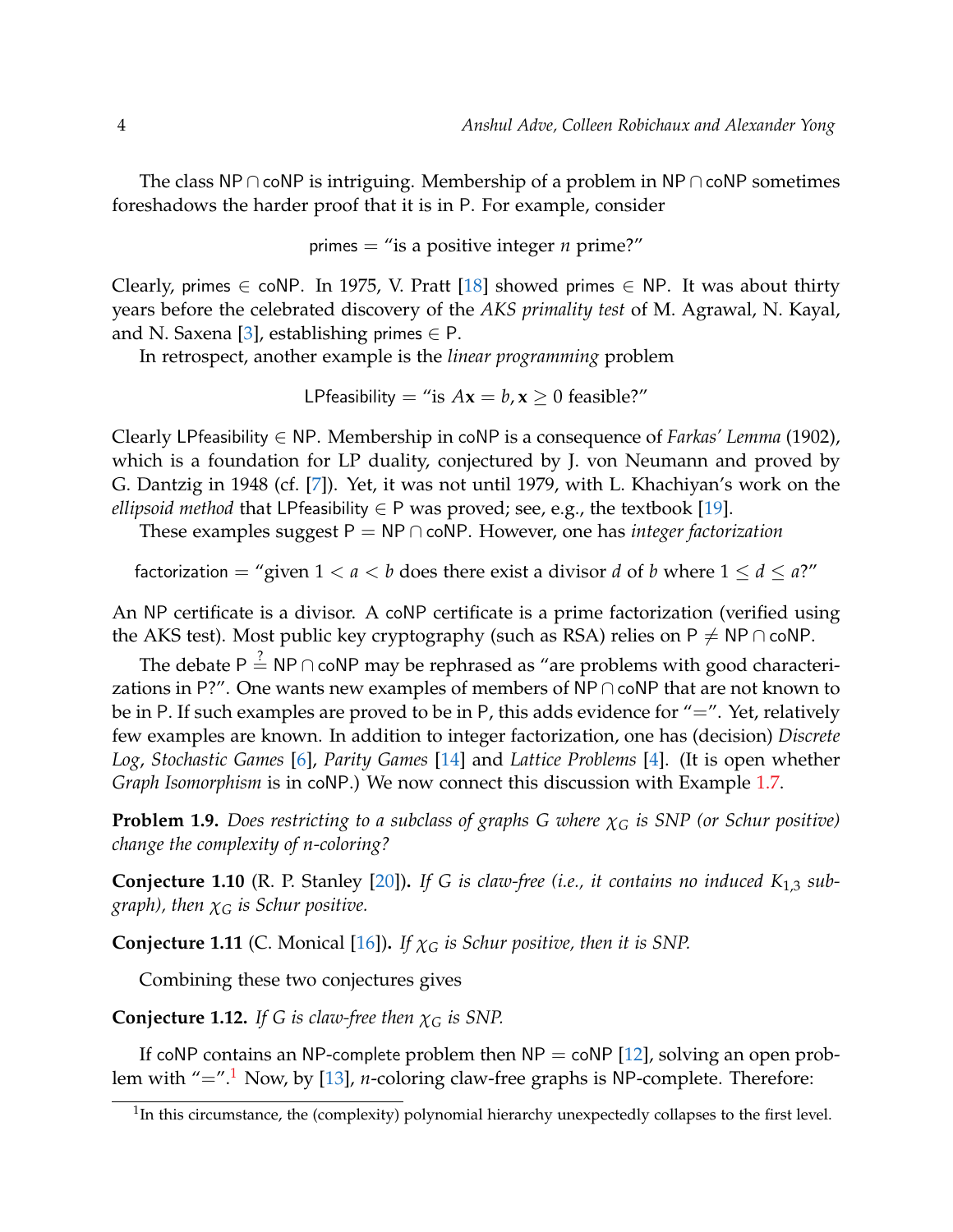If Conjecture [1.12](#page-3-1) holds, Problem [1.9](#page-3-2) and Question [1.6](#page-2-2) are answered neg-atively. Moreover, a solution to Problem [1.8](#page-2-3) proves nonvanishing( $\chi_{\text{claw-free }G}$ ) is  $coNP$ , and hence  $NP = coNP$ .

This suggests a new complexity-theoretic rationale for the study of  $\chi_G$ .

### **1.3 An algebraic combinatorics paradigm for complexity**

Summarizing, we are motivated by complexity to study nonvanishing in algebraic combinatorics. Many polynomial families  ${F_{\diamondsuit}}$  have combinatorial positivity and (conjec-turally) SNP [\[17\]](#page-11-4). Together, with a solution to Problem [1.8,](#page-2-3) nonvanishing ∈ NP ∩ coNP.

For each family  ${F<sub>\diamondsuit</sub>}$ , one arrives at one of four logical outcomes, depending on the complexity of nonvanishing( $F_{\diamondsuit}$ ) within NP ∩ coNP:

- (I) Unknown: it is a problem, in and of itself, to find additional problems that are in NP ∩ coNP that are not *known* to be in P.
- (II) P: Give an algorithm. It will likely illuminate some special structure, of independent combinatorial interest.
- (III) NP-complete: proof solves NP  $\stackrel{?}{=}$  coNP with (a suprising) "=".
- (IV) NP-intermediate: proof solves NP-intermediate=  $\oslash$  with " $\neq$ " (hence P  $\neq$  NP).

Our main results in Section [2](#page-4-0) illustrate (II) for Schubert polynomials.

### <span id="page-4-0"></span>**2 Main results: Schubert polynomials**

*Schubert polynomials* form a linear basis of all polynomials  $\mathbb{Z}[x_1, x_2, x_3, \ldots]$ . They were introduced by A. Lascoux–M.-P. Schützenberger [\[15\]](#page-11-13) to study the cohomology ring of the flag manifold. These polynomials represent the Schubert classes under the Borel isomorphism. A reference is the textbook [\[10\]](#page-11-14).

The Schubert polynomial  $\mathfrak{S}_w(x_1,\ldots,x_n)$  is defined recursively for any permutation *w* ∈ *S*<sup>*n*</sup> as follows. If *w*<sup>0</sup> = *n n* − 1 · · · · 2 1 is the longest length permutation in *S*<sup>*n*</sup>, then

$$
\mathfrak{S}_{w_0}(x_1,\ldots,x_n):=x_1^{n-1}x_2^{n-2}\cdots x_{n-1}.
$$

Otherwise,  $w \neq w_0$  and there exists *i* such that  $w(i) < w(i+1)$ . Then one sets

$$
\mathfrak{S}_w(x_1,\ldots,x_n)=\partial_i\mathfrak{S}_{ws_i}(x_1,\ldots,x_n),
$$

where  $\partial_i f := \frac{f - s_i f}{x_i - x_{i+1}}$  $\frac{f - s_i f}{x_i - x_{i+1}}$ , and  $s_i$  is the transposition swapping *i* and *i* + 1. Since  $\partial_i$  satisfies

 $\partial_i \partial_j = \partial_j \partial_i$  for  $|i - j| > 1$ , and  $\partial_i \partial_{i+1} \partial_i = \partial_{i+1} \partial_i \partial_{i+1}$ ,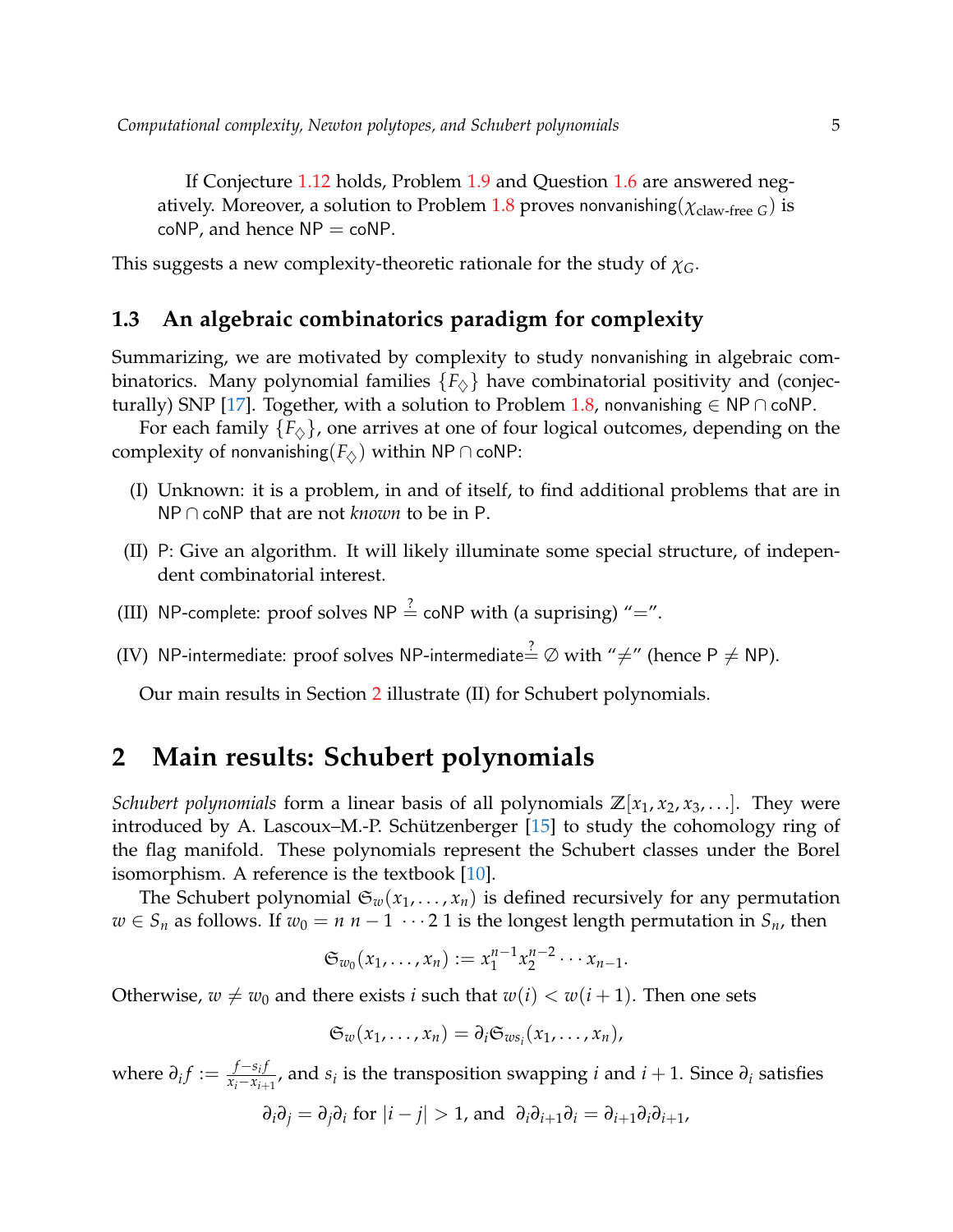the above description of  $\mathfrak{S}_w$  is well-defined. In addition, under the inclusion  $\iota : S_n \hookrightarrow$  $S_{n+1}$  defined by  $w(1)\cdots w(n) \mapsto w(1)\cdots w(n)$   $n+1$ ,  $\mathfrak{S}_w=\mathfrak{S}_{\iota(w)}$ . Thus one unambiguously refers to  $\mathfrak{S}_w$  for each  $w \in S_\infty = \bigcup_{n \geq 1} S_n$ .

To each  $w \in S_\infty$  there is a unique  $code, code(w) = (c_1, c_2, \ldots, c_L) \in \mathbb{Z}_{\geq 0}^L$ , where  $c_i$ counts the number of boxes in the *i*-th row of the Rothe diagram *D*(*w*) of *w*. If *w* is the identity then code( $w$ ) =  $\emptyset$ ; otherwise,  $c_L > 0$  (i.e., we truncate any trailing zeroes).

Now,  $c_{\alpha,w} = 0$  unless  $\alpha_i = 0$  for  $i > L$ , and moreover,  $c_{\alpha,w} \in \mathbb{Z}_{\geq 0}$ . Let Schubert be the nonvanishing problem for Schubert polynomials. The INPUT is code =  $(c_1, \ldots c_L) \in \mathbb{Z}_{\geq 0}^L$ with  $c_L > 0$  and  $\alpha \in \mathbb{Z}_{\geq 0}^L$ . Schubert returns YES if  $c_{\alpha,w} > 0$  and N0 otherwise.

#### <span id="page-5-0"></span>**Theorem 2.1.** Schubert  $\in$  P.

We prove Theorem [2.1](#page-5-0) using another result. For *w* ∈ *Sn*, let PerfectTab(*D*(*w*), *α*) be the fillings of  $D(w)$  with  $\alpha_k$  many  $k$ 's, where entries in each column are distinct, and any entry in row *i* is  $\leq i$ . Let PerfectTab<sub><</sub> $(D(w), \alpha) \subseteq$  PerfectTab $(D(w), \alpha)$  be fillings where entries in each column increase from top to bottom.

#### <span id="page-5-1"></span>**Theorem 2.2.**  $c_{\alpha,w} > 0 \iff$  PerfectTab $(D(w), \alpha) \neq \emptyset \iff$  PerfectTab $\lt (D(w), \alpha) \neq \emptyset$

In general #PerfectTab( $D(w)$ ,  $\alpha$ )  $\neq$   $c_{\alpha,w}$  but rather #PerfectTab( $D(w)$ ,  $\alpha$ )  $\geq$   $c_{\alpha,w}$  (cf. [\[9\]](#page-11-15)).

**Example 2.3.** *Here are the tableaux in*  $\bigcup_{\alpha}$  PerfectTab<sub><</sub>( $D(31524)$ , $\alpha$ ):



*Hence, for instance, c*<sub>(2,1,1),31524</sub> > 0 *but c*<sub>(4),31524</sub> = 0*.* 

To prove Theorems [2.1](#page-5-0) and [2.2](#page-5-1) we establish more general results about the *Schubitope* introduced in [\[17\]](#page-11-4). This polytope  $S_D$  generalizes the  $\lambda$ -permutahedron of Example [1.5.](#page-2-0) It is defined with a halfspace description for any diagram of boxes  $D \subseteq [n]^2$ .

In the case of Rothe diagrams  $D := D(w)$ , it was conjectured in [\[17\]](#page-11-4) that  $\mathcal{S}_{D(w)}$  is the Newton polytope of  $\mathfrak{S}_w$  and moreover that  $\mathfrak{S}_w$  has the SNP property. These conjectures were proved by A. Fink-K. Mészáros-A. St. Dizier [\[8\]](#page-11-16). This, combined with Theorem [3.5](#page-7-0) and properties of perfect tableaux, proves Theorem [2.2.](#page-5-1)

*Key polynomials κ<sup>β</sup>* are a specialization of the non-symmetric Macdonald polynomials. Similarly to the above case, for skyline diagrams  $D:=D_\beta$ , [\[17\]](#page-11-4) conjectured that  $\mathcal{S}_{D_\beta}$  is the Newton polytope of *κ<sup>β</sup>* and moreover that *κ<sup>β</sup>* are SNP; this is proved in [\[8\]](#page-11-16). Nonvanishing is also in  $P$ , provable using results of Section  $4$  in a manner analogous to that used for the Schubert polynomials.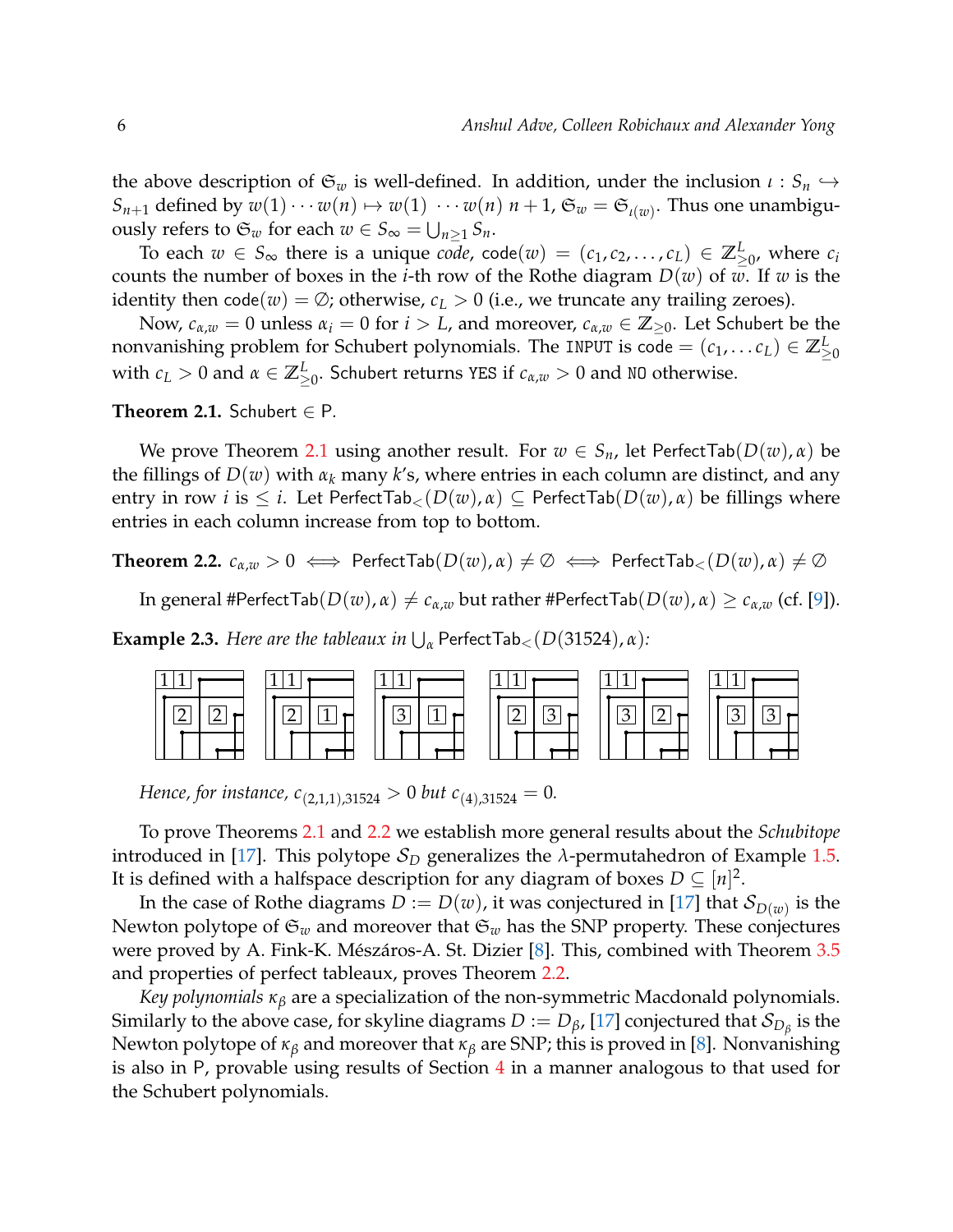### **3 The Schubitope**

Fix  $n \in \mathbb{Z}_{>0}$  and let  $D \subseteq [n]^2$ . We call  $D$  a *diagram* and visualize  $D$  as a subset of an  $n \times n$  grid of boxes, oriented so that  $(r, c) \in [n]^2$  represents the box in the *r*th row from the top and the *c*th column from the left. Given  $S \subseteq [n]$  and a column  $c \in [n]$ , construct a string denoted word $_{c,S}(D)$  by reading column  $c$  from top to bottom and recording

- ( if  $(r, c) \notin D$  and  $r \in S$ ,
- ) if  $(r, c) \in D$  and  $r \notin S$ , and
- $\star$  if  $(r, c) \in D$  and  $r \in S$ .

Let *θ c*  $D^c_D(S) = #\{*s \text{ in word}_{c,S}(D)\} + #\{\text{paired } (\text{ )}'s \text{ in word}_{c,S}(D)\}$  and

$$
\theta_D(S) = \sum_{c=1}^n \theta_D^c(S).
$$

<span id="page-6-1"></span>**Example 3.1.** In the diagram D below, we labelled the corresponding strings for word<sub>c, S</sub>(D) for  $S = \{1, 3\}$ *. For instance, we see* word<sub>5, $\{1, 3\}}(D) = (*)$ *.*</sub>



The *Schubitope*  $S_D$ , as defined in [\[17\]](#page-11-4), is the polytope

$$
\left\{(\alpha_1,\ldots,\alpha_n)\in\mathbb{R}_{\geq 0}^n: \alpha_1+\cdots+\alpha_n=\text{\#D and }\sum_{i\in S}\alpha_i\leq\theta_D(S) \text{ for all } S\subseteq[n]\right\}.
$$
 (3.1)

#### **3.1 Characterizations via tableaux**

A *tableau* of *shape D* is a map

<span id="page-6-0"></span>
$$
\tau:D\to[n]\cup\{\circ\},\,
$$

where  $\tau(r, c) = \circ$  indicates that the box  $(r, c)$  is unlabelled. Let Tab(*D*) denote the set of such tableaux. One of the ideas in our proofs is to reformulate the original definition of  $\theta_D(S)$  into the language of tableaux. Given  $S \subseteq [n]$ , define  $\pi_{D,S} \in \text{Tab}(D)$  by

$$
\pi_{D,S}(r,c) := \begin{cases}\nr & \text{if } (r,c) \text{ contributes a "*" to word}_{c,S}(D), \\
s & \text{if } (r,c) \text{ contributes a "} \text{" to word}_{c,S}(D) \text{ which is} \\
paired with an "(" from (s,c),\n\end{cases}
$$
\n(3.2)

In [\(3.2\)](#page-6-0) we pair by the standard "inside-out" convention.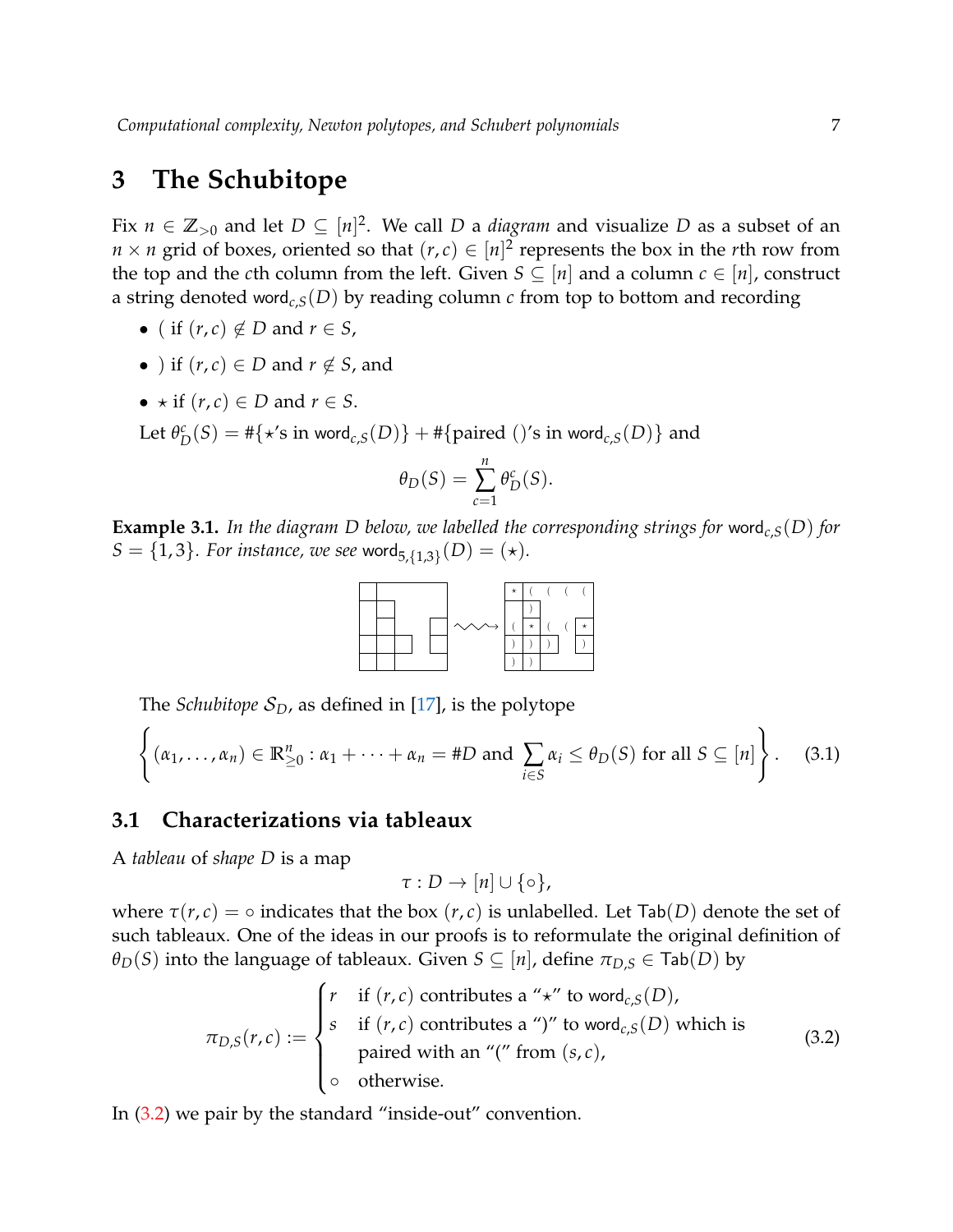**Example 3.2.** *Continuing Example [3.1,](#page-6-1) below is*  $\pi_{D,\{1,3\}}(D)$ *.* 



<span id="page-7-2"></span>**Theorem 3.3.** Let  $D \subseteq [n]^2$  and  $\alpha = (\alpha_1, \ldots, \alpha_n) \in \mathbb{Z}_{\geq 0}^n$  with  $\alpha_1 + \cdots + \alpha_n = \text{\#D}$ . Then  $\alpha \in \mathcal{S}_D$  *if and only if for each S*  $\subseteq$   $[n]$ ,  $\sum_{i \in S} \alpha_i \leq \#\pi_{D,\mathcal{S}}^{-1}$  $_{D,S}^{-1}(S)$ .

Define  $\tau \in \text{Tab}(D)$  to be *flagged* if  $\tau(r,c) \leq r$  whenever  $\tau(r,c) \neq \infty$ . It is *columninjective* if  $\tau(r, c) \neq \tau(r', c)$  whenever  $r \neq r'$  and  $\tau(r, c) \neq \infty$ .

**Example 3.4.** *Of the tableaux of shape D below, only the second and fourth are flagged, and only the third and fourth are column-injective.*



Further, call a tableau  $\tau \in \text{Tab}(D)$  *perfect* if  $\tau$  is flagged, column-injective, and if no  $\text{boxes are left unlabeled, i.e., } \tau^{-1}(\{\circ\}) = \varnothing. \text{ Say } \tau \in \textsf{Tab}(D) \text{ has } \textit{content} \text{ a if } \#\tau^{-1}(\{i\}) = \varnothing.$ *α*<sub>*i*</sub> for each *i* ∈ [*n*]. Let PerfectTab(*D*, *α*) denote the set of perfect tableaux of content *α*.

We use Theorem [3.3](#page-7-2) to prove:

<span id="page-7-0"></span>**Theorem 3.5.** Let  $D \subseteq [n]^2$  and  $\alpha = (\alpha_1, \ldots, \alpha_n) \in \mathbb{Z}_{\geq 0}^n$ . Then  $\alpha \in S_D$  if and only if PerfectTab $(D, \alpha) \neq \emptyset$ .

### <span id="page-7-1"></span>**4 Polytopal descriptions of perfect tableaux**

By Theorem [3.5,](#page-7-0) to decide  $\alpha \in S_D$ , it suffices to determine PerfectTab(*D*,  $\alpha$ )  $\neq \emptyset$ . Thus it remains to analyze the complexity of deciding PerfectTab( $D, \alpha$ )  $\neq \emptyset$ .

For this, we construct a polytope that characterizes PerfectTab $(D,\alpha).$  Given  $D\subseteq [n]^2$ and  $\alpha = (\alpha_1, \ldots, \alpha_n) \in \mathbb{Z}_{\geq 0}^n$ , define

$$
\mathcal{P}(D,\alpha)\subseteq\mathbb{R}^{n^2}
$$

to be the polytope with points of the form  $(\alpha_{ij})_{i,j\in[n]} = (\alpha_{11}, \ldots, \alpha_{n1}, \ldots, \alpha_{1n}, \ldots, \alpha_{nn})$ governed by the inequalities (A)-(C) below.

(A) Column-Injectivity Conditions: For all  $i, j \in [n]$ ,

$$
0\leq \alpha_{ij}\leq 1.
$$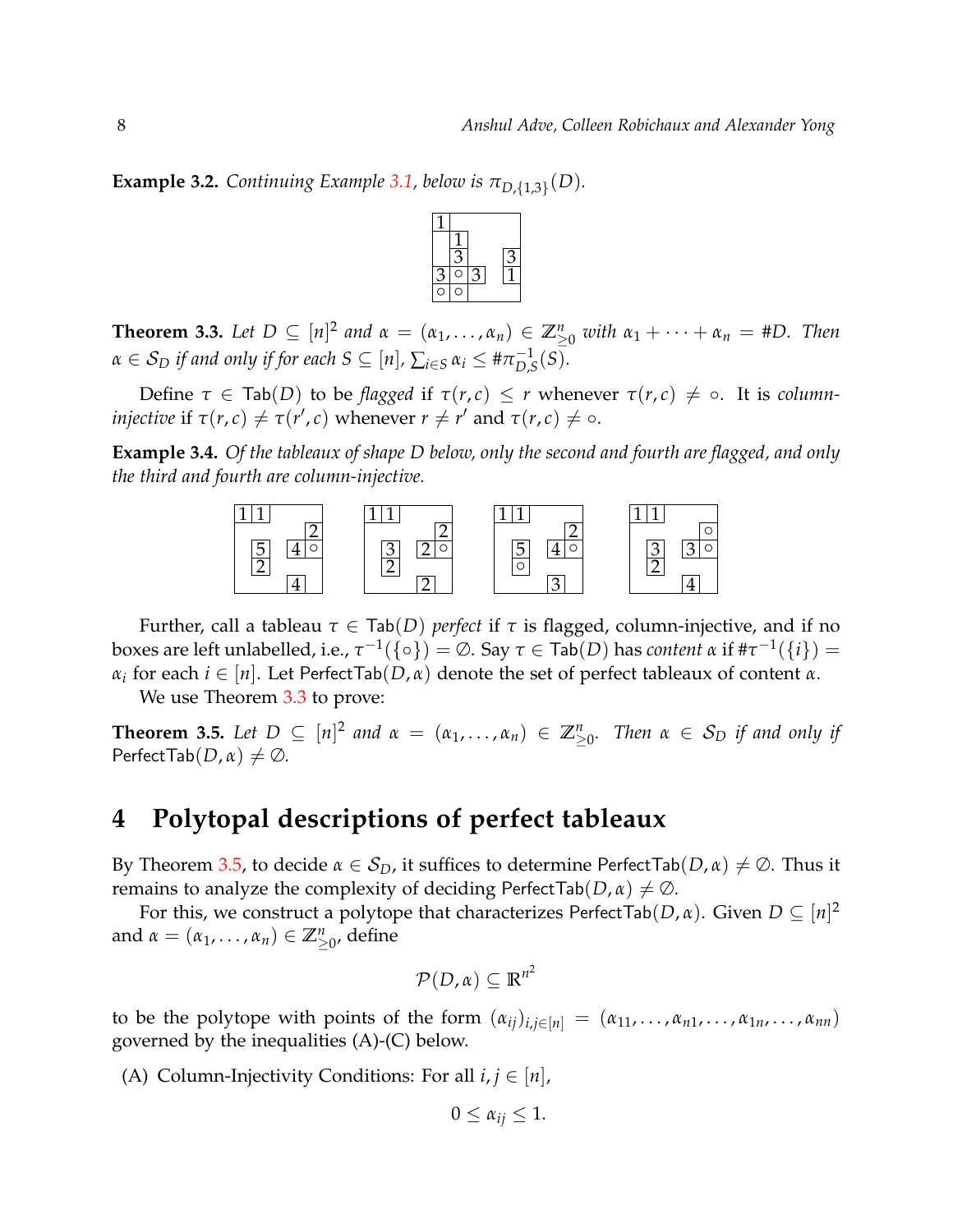(B) Content Conditions: For all  $i \in [n]$ ,

$$
\sum_{j=1}^n \alpha_{ij} = \alpha_i
$$

.

(C) Flag Conditions: For all  $s, j \in [n]$ ,

$$
\sum_{i=1}^{s} \alpha_{ij} \geq #\{(i,j) \in D : i \leq s\}.
$$

<span id="page-8-0"></span> $\bf{Theorem~4.1.}$  Let  $D \subseteq [n]^2$  and  $\alpha = (\alpha_1, \ldots, \alpha_n) \in \mathbb{Z}_{\geq 0}^n$ . Then  $\sf{PerfectTab}(D,\alpha) \neq \varnothing$  if and *only if*  $\alpha_1 + \cdots + \alpha_n = \text{\#D}$  and  $\mathcal{P}(D,\alpha) \cap \mathbb{Z}^{n^2} \neq \emptyset$ .

Theorem [4.1](#page-8-0) formulates the problem of determining if PerfectTab $(D, \alpha) \neq \emptyset$  in terms of feasibility of an integer linear programming problem. In general, integral feasibility is NP-complete. However,  $\mathcal{P}(D,\alpha)$  is totally unimodular. Thus feasibility of the problem is equivalent to feasibility of its LP-relaxation:

<span id="page-8-1"></span>**Theorem 4.2.** Let  $D \subseteq [n]^2$  and  $\alpha = (\alpha_1, \dots, \alpha_n) \in \mathbb{Z}^n$  with  $\alpha_1 + \dots + \alpha_n = \text{\#D}$ . Then  $\mathcal{P}(D,\alpha)\cap\mathbb{Z}^{n^2}\neq\varnothing$  if and only if  $\mathcal{P}(D,\alpha)\neq\varnothing$ .

By combining Theorems [3.5,](#page-7-0) [4.1,](#page-8-0) and [4.2](#page-8-1) with the fact that  $\mathcal{P}(D,\alpha)$  has a polynomial size halfspace description, it follows that  $\alpha \in \mathcal{S}_D$  can be decided in  $n^{O(1)}$ -time. However, this result can be improved. If  $D \subseteq [n]^2$  has many identical columns, then many of the flag conditions (C) will look essentially the same. Therefore, our final goal will be to construct a "compressed" version of  $\mathcal{P}(D,\alpha)$  that removes some of the repetitive inequalities.

A tuple  $\mathcal{C} = (m, \{P_k\}_k^{\ell})$  $\binom{\ell}{k=1}$  is a *compression* of  $D \subseteq [n]^2$  if:

- *m*  $\leq$  *n* is a nonnegative integer such that  $(r, p) \notin D$  for  $r > m$  and  $p \in [n]$ , and
- $P = P_1 \cup \cdots \cup P_\ell \subseteq [n]$  such that if  $p, p' \in P_k$  then

$$
\{r \in [n] : (r, p) \in D\} = \{r \in [n] : (r, p') \in D\},\
$$

and moreover if *D* is nonempty in column *p* then  $p \in P_k$  for some  $k \in [\ell]$ .

For a compression  $C$  of  $D \subseteq [n]^2$  and  $\tilde{\alpha} = (\tilde{\alpha}_1, \ldots, \tilde{\alpha}_m) \in \mathbb{Z}_{\geq 0}^m$  define

$$
\mathcal{Q}(D,\mathcal{C},\tilde{\alpha}) \subseteq \mathbb{R}^{m\ell} \tag{4.1}
$$

to be the polytope with points of the form  $(\tilde{\alpha}_{ik})_{i\in[m],k\in[\ell]}$  satisfying (A')-(C') below.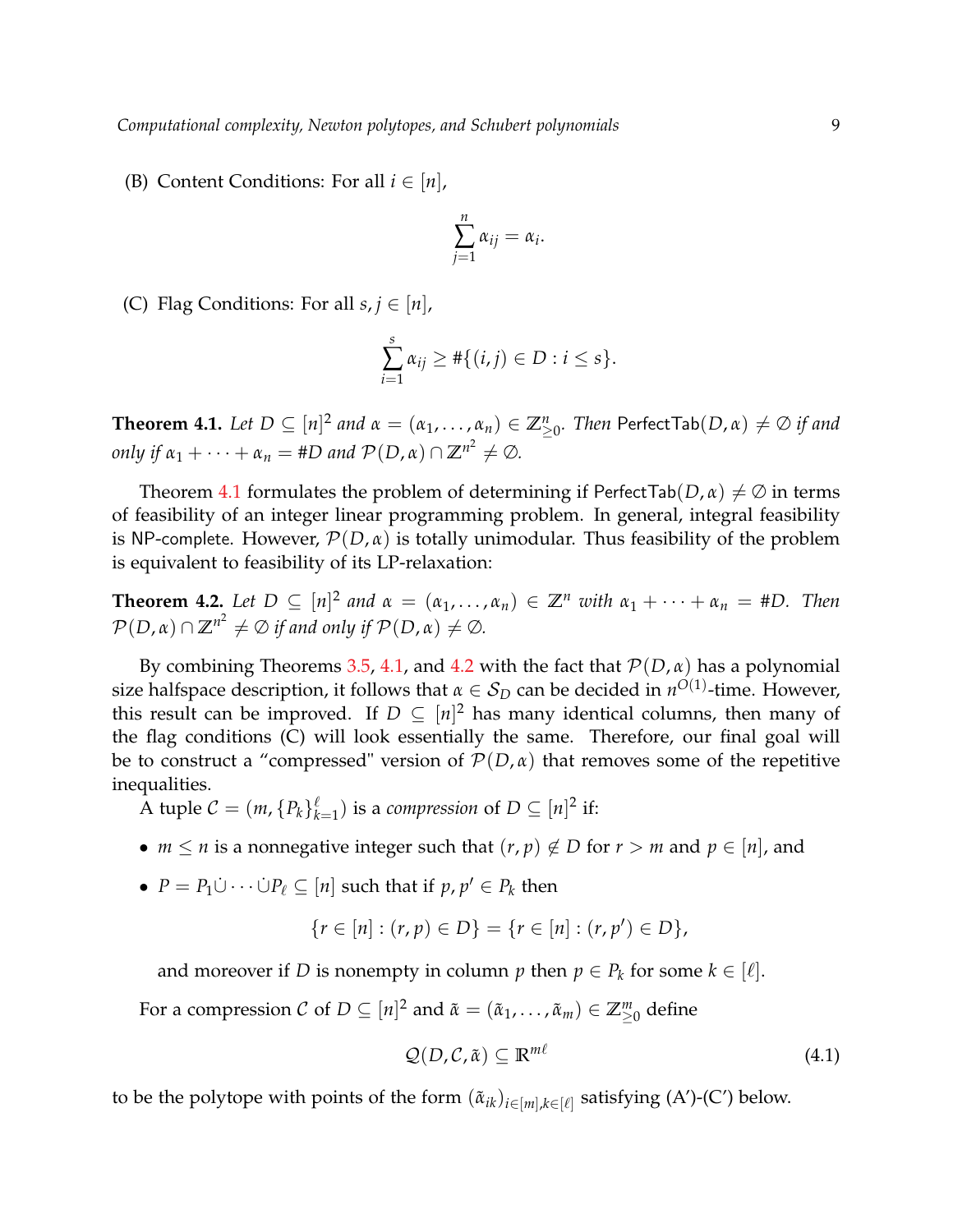(A') Column-Injectivity Conditions: For all  $i \in [m], k \in [\ell],$ 

$$
0\leq \tilde{\alpha}_{ik}\leq 1.
$$

(B<sup>'</sup>) Content Conditions: For all  $i \in [m]$ ,

$$
\sum_{k=1}^{\ell} {\#P_k \cdot \tilde{\alpha}_{ik}} = \alpha_i.
$$

(C') Flag Conditions: For all  $s \in [m], k \in [\ell],$ 

$$
\sum_{i=1}^{s} \tilde{\alpha}_{ik} \geq #\{(i, p_k) \in D : i \leq s, p_k := \min P_k\}.
$$

**Theorem 4.3.** Let  $\alpha = (\alpha_1, \ldots, \alpha_n) \in \mathbb{Z}_{\geq 0}^n$  and  $\tilde{\alpha} = (\tilde{\alpha}_1, \ldots, \tilde{\alpha}_m) := (\alpha_1, \ldots, \alpha_m)$ . Then  $\alpha_1 + \cdots + \alpha_n = \text{\#D}$  and  $\mathcal{P}(D,\alpha) \neq \emptyset$  if and only if  $\alpha_1 + \cdots + \alpha_m = \text{\#D}$ ,  $\alpha_{m+1} = \cdots = \alpha_n = \text{\#D}$ 0, and  $\mathcal{Q}(D, \mathcal{C}, \tilde{\alpha}) \neq \emptyset$ .

#### **4.1 Deciding membership in the Schubitope**

We use the above results to give a polynomial time algorithm to check if a lattice point is in the Schubitope. This more general result gives a polynomial time algorithm for any polynomial family whose Newton polytopes are Schubitopes. Let  $D \subseteq [n]^2$ , and fix a compression  $C = (m, \{P_k\})^{\ell}_k$  $_{k=1}^{\ell}$ ) of D.

**Theorem 4.4.** Let  $\alpha = (\alpha_1, \ldots, \alpha_n) \in \mathbb{Z}_{\geq 0}^n$ . Then  $\alpha \in \mathcal{S}_D$  if and only if  $\alpha_1 + \cdots + \alpha_m = \#D$ ,  $\alpha_{m+1} = \cdots = \alpha_n = 0$ , and  $\mathcal{Q}(D, \mathcal{C}, \tilde{\alpha}) \neq \emptyset$ , where  $\tilde{\alpha} = (\tilde{\alpha}_1, \ldots, \tilde{\alpha}_m) := (\alpha_1, \ldots, \alpha_m)$ .

For each  $k \in [\ell]$ , let  $p_k := \min P_k$  and  $R_k(\mathcal{C}) := \{r \in [n] : (r, p_k) \in D\} \subseteq [m]$ .

<span id="page-9-0"></span>**Theorem 4.5.** *Given as input*  ${R_k(\mathcal{C})}_{k}^{\ell}$  $\frac{\ell}{k=1}$ ,  $\{\#P_k\}^{\ell}_k$  $\frac{\ell}{k=1}$ , and  $\tilde{\alpha} = (\tilde{\alpha}_1, \ldots, \tilde{\alpha}_m) \in \mathbb{Z}_{\geq 0}^m$  satisfy $i$ ng  $\tilde{\alpha}_1 + \cdots + \tilde{\alpha}_m = \#D$ , one can decide if  $\alpha := (\tilde{\alpha}_1, \ldots, \tilde{\alpha}_m, 0, \ldots, 0) \in \mathbb{Z}_{\geq 0}^n$  lies in  $\mathcal{S}_D$  in *polynomial time in m and*  $\ell$ *.* 

# **5 Application to** *D*(*w*)**: proof of Theorems [2.1](#page-5-0) and [2.2](#page-5-1)**

For the specialization to Rothe diagrams  $D := D(w)$ , the results of A. Fink-K. Mészáros-A. St. Dizier [\[8\]](#page-11-16) imply

$$
\alpha\in\mathcal{S}_{D(w)}\iff c_{\alpha,w}>0.
$$

Combining this with Theorem [3.5,](#page-7-0)

$$
c_{\alpha,w}>0 \iff \mathsf{PerfectTab}(D(w),\alpha) \neq \emptyset.
$$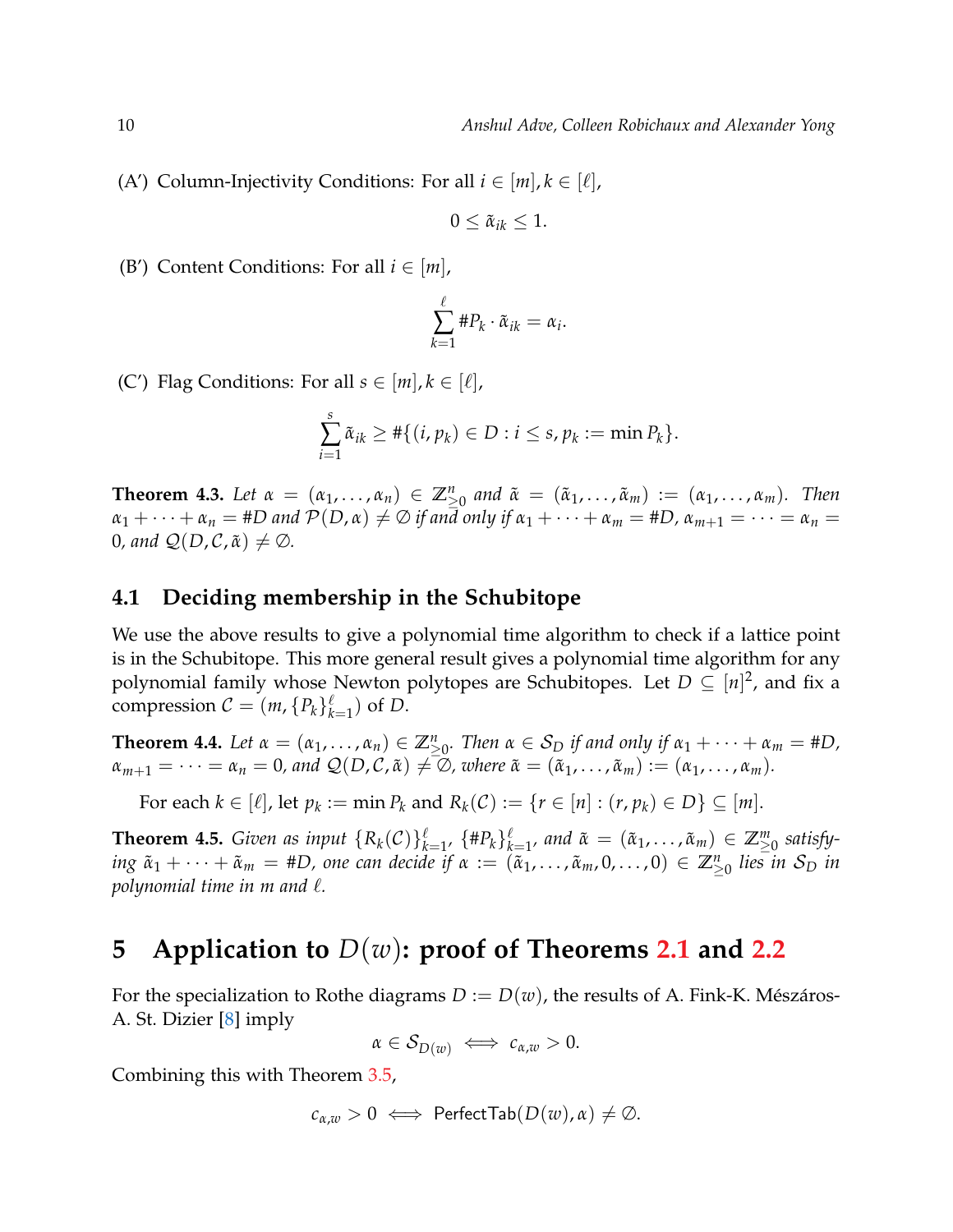Further, if PerfectTab( $D(w)$ ,  $\alpha$ )  $\neq$   $\emptyset$ , we can find  $\tau \in$  PerfectTab( $D(w)$ ,  $\alpha$ ) which is also strictly increasing along columns. Thus PerfectTab<sub>></sub> $(D(w), \alpha) \neq \emptyset$ , and Theorem [2.2](#page-5-1) follows.

To obtain Theorem [2.1](#page-5-0) we apply the results of Section [4](#page-7-1) to  $D(w)$ . Suppose code(*w*) =  $(c_1, \ldots, c_L)$ . Let  $\sigma \in S_L$  be such that

$$
w(\sigma(1)) < w(\sigma(2)) < \ldots < w(\sigma(L)).
$$

<span id="page-10-4"></span>Set  $w(\sigma(0)) := 0$ . The key lemma we need is:

**Lemma 5.1.** *For*  $1 \leq h \leq L$ *, and for all* 

$$
j_1, j_2 \in \{w(\sigma(h-1)) + 1, w(\sigma(h-1)) + 2, \ldots, w(\sigma(h)) - 1\},\
$$

*we have*  $(i, j_1) \in D(w)$  *if and only if*  $(i, j_2) \in D(w)$ *.* 

Using Lemma [5.1,](#page-10-4) there exists a compression  $\mathcal{C} = (L, \{P_k\})_k^{\ell}$  $\binom{\ell}{k=1}$  of  $D(w)$  where  $\ell \leq 2L$ . With the following statement, Theorem [4.5](#page-9-0) proves Theorem [2.1.](#page-5-0)

**Proposition 5.2.** *There exists an*  $O(L^2)$ -time algorithm to compute C,  $\{HP_k\}_k^{\ell}$  $_{k=1}^{\ell}$ , and  $\{R_k\}_{k=1}^{\ell}$ *k*=1 *from the input*  $\text{code}(w) = (c_1, \ldots, c_L)$ *.* 

### **Acknowledgements**

We acknowledge Mathoverflow, S. Kintali's blog "My brain is open," and R. O'Donnell's Youtube videos (from his class at Carnegie Mellon) for background. We thank Philipp Hieronymi, Alexandr Kostochka, Cara Monical, Erik Walsberg, Douglas West, Alexander Woo, and the anonymous referees for their helpful comments.

# **References**

- <span id="page-10-0"></span>[1] A. Adve, C. Robichaux, and A. Yong. "An efficient algorithm for deciding vanishing of Schubert polynomial coefficients". In: *Adv. Math.,* to appear (2021).
- <span id="page-10-1"></span>[2] A. Adve, C. Robichaux, and A. Yong. *Complexity, combinatorial positivity, and Newton polytopes*. 2018. arXiv: [1810.10361](http://arxiv.org/abs/1810.10361).
- <span id="page-10-2"></span>[3] M. Agrawal, N. Kayal, and N. Saxena. "PRIMES is in P". In: *Ann. of Math.* 160.2 (2004), pp. 781–793.
- <span id="page-10-3"></span>[4] D. Aharonov and O. Regev. "Lattice problems in NP ∩ coNP". In: *J. ACM* 52.5 (2005), pp. 749–765.